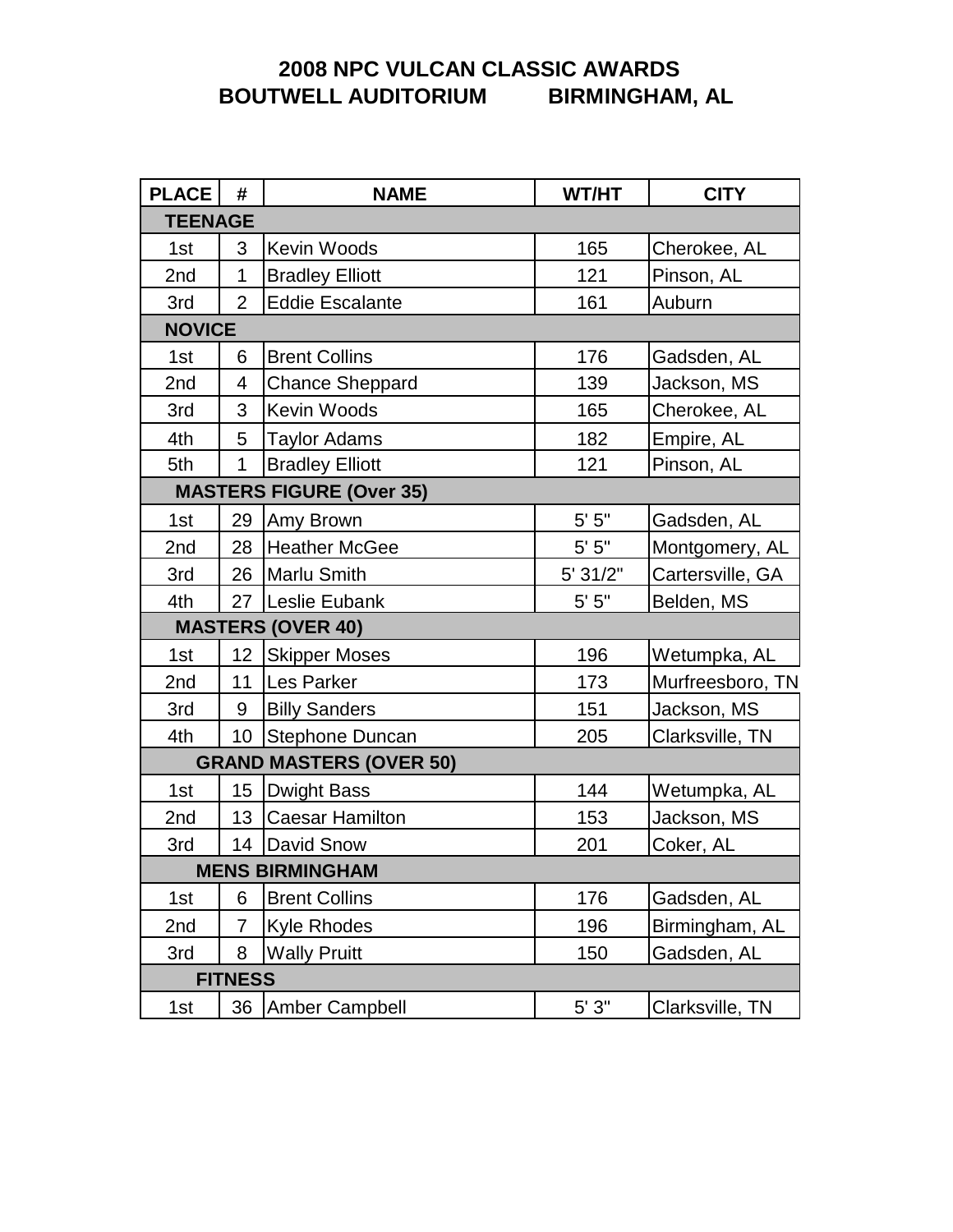## **2008 NPC VULCAN CLASSIC AWARDS BOUTWELL AUDITORIUM**

| <b>JUNIOR LIGHTWEIGHT</b>    |                 |                               |           |                    |  |
|------------------------------|-----------------|-------------------------------|-----------|--------------------|--|
| 1st                          | 4               | <b>Chance Sheppard</b>        | 139       | Jackson, MS        |  |
| 2nd                          | 9               | <b>Billy Sanders</b>          | 151       | Jackson, MS        |  |
| 3rd                          | 16              | <b>Ryan Tolleson</b>          | 149       | Southside, AL      |  |
| 4th                          | 17              | <b>Murray Turner II</b>       | 165       | Eight Mile, AL     |  |
|                              |                 | <b>JUNIOR MIDDLEWEIGHT</b>    |           |                    |  |
| 1st                          | 6               | <b>Brent Collins</b>          | 176       | Gadsden, AL        |  |
| 2nd                          | 5               | <b>Taylor Adams</b>           | 182       | Empire, AL         |  |
|                              |                 | <b>JUNIOR HEAVYWEIGHT</b>     |           |                    |  |
| 1st                          | 12 <sub>2</sub> | <b>Skipper Moses</b>          | 196       | Wetumpka, AL       |  |
| 2nd                          | 18              | <b>Shannon Clark</b>          | 191       | Woodville, AL      |  |
|                              |                 | <b>OPEN WOMEN LIGHTWEIGHT</b> |           |                    |  |
| 1st                          | 19              | Denise Paris                  | 119       | Jacksonville, AL   |  |
|                              |                 | <b>OPEN WOMEN HEAVYWEIGHT</b> |           |                    |  |
| 1st                          | 20              | <b>LeQuida Sanders</b>        | 139       | <b>Jackson, MS</b> |  |
|                              |                 | <b>FIGURE SHORT</b>           |           |                    |  |
| 1st                          | 33              | <b>Angie Eagle</b>            | 5'2"      | Horton, AL         |  |
| 2nd                          | 26              | <b>Marlu Smith</b>            | 5'31/2"   | Cartersville, GA   |  |
| 3rd                          | 31              | Jennifer Davis                | 5' 31/2"  | Cartersville, GA   |  |
| 4th                          | 32              | <b>Summer Neldner-Scott</b>   | 5'1"      | Birmingham, AL     |  |
| 5th                          | 30              | Jennifer Miller               | 4' 11"    | Kennesaw, GA       |  |
|                              |                 | <b>FIGURE MEDIUM</b>          |           |                    |  |
| 1st                          | 29              | Amy Brown                     | 5' 5''    | Gadsden, AL        |  |
| 2nd                          | 34              | <b>Susan Smith</b>            | 5' 51/2"  | Birmingham, AL     |  |
| 3rd                          | 35              | Leah Smith                    | 5' 41/2"  | Florence, AL       |  |
| 4th                          | 28              | <b>Heather McGee</b>          | $5'$ $5"$ | Montgomery, AL     |  |
| 5th                          | 27              | Leslie Eubank                 | $5'$ $5"$ | Belden, MS         |  |
|                              |                 | <b>OPEN MEN LIGHTWEIGHT</b>   |           |                    |  |
| 1st                          | 13              | <b>Caesar Hamilton</b>        | 151       | Jackson, MS        |  |
| 2nd                          | 8               | <b>Wally Pruitt</b>           | 150       | Gadsden, AL        |  |
| <b>OPEN MEN MIDDLEWEIGHT</b> |                 |                               |           |                    |  |
| 1st                          | 23              | <b>Robert Owens</b>           | 169       | Meridian, MS       |  |
| 2nd                          | 11              | Les Parker                    | 173       | Murfreesboro, TN   |  |
| 3rd                          | 21              | <b>Easton Hawkins</b>         | 165       | Cartersville, GA   |  |
| 4th                          | 22              | <b>Mickey Douthard</b>        | 174       | Cartersville, GA   |  |

**Overall Division Winner**